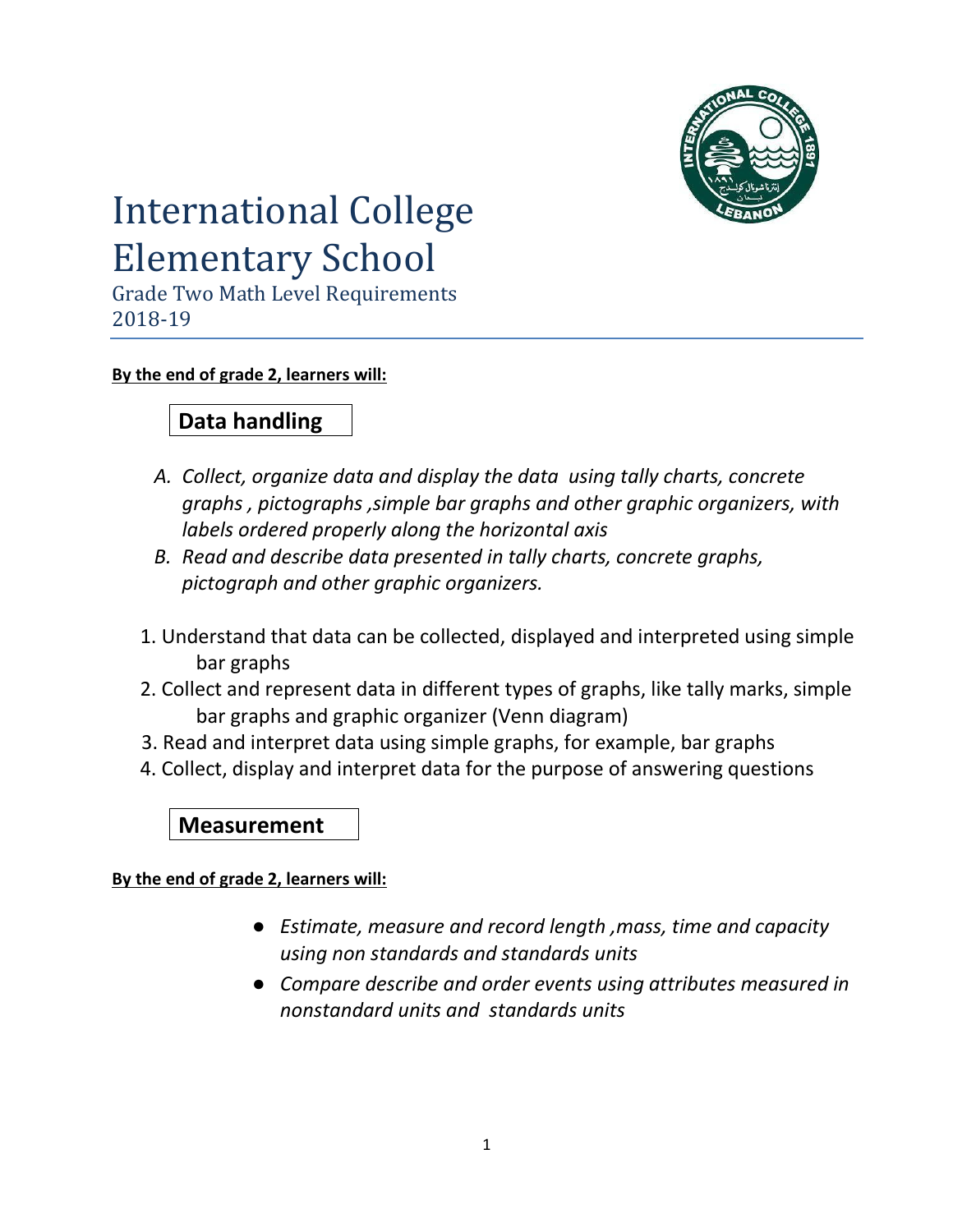- 1. Understand the use of standard units to measure length, mass and time
- 2. Estimate , and measure lengths heights and distances using standard (to the nearest cm) and nonstandard units
- 3. Select and justify the choice of standard (meter, centimeter) and nonstandard(pace-foot) unit to measure length
- 4. Construct a segment of a given length using standard unit of centimeters
- 5. Understand relationships between meters, and centimeters
- 6. Estimate, measure and record mass and or the capacity of an object using a variety of non-standard units
- 7. Compare and order a collection of object by mass or capacity using nonstandard units
- 8. Tell and write the time to the hour, half hour and quarter hour in digital and analogue form
- 9. Determine the relationship between days/weeks and between months/years.
- 10. Choose the appropriate standard unit to help perform measurement tasks

## **Shape and space**

- **By the end of grade 2, learners will :**
- *Identify common two dimensional shapes and three dimensional figures and sort and classify them by their geometric properties*
- *Compose and decompose common two dimensional shapes and three dimensional figures*
- *Describe and represent the relative location of objects using positional language*
- 1. Distinguish between geometric properties (number of sides or angles) of a two dimensional shape and non-geometric properties (color or size).
- 2. Identify, describe and sort polygons according to their geometric properties.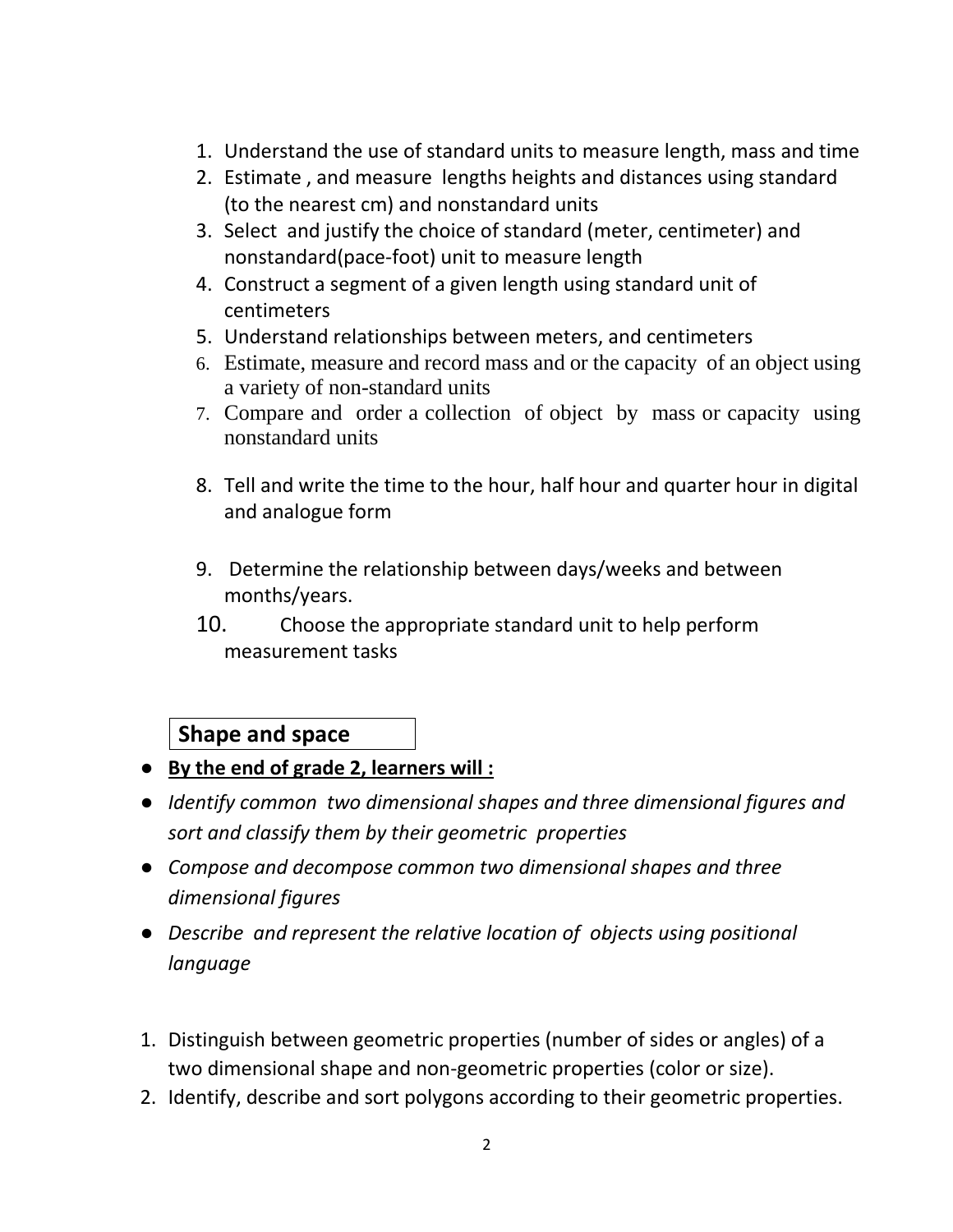- 3. Identify, describe and sort three dimensional shapes according to their geometric properties.
- 4. Locate the line of symmetry of a two dimensional shape manually by folding a paper.
- **5.** Create symmetrical designs and pictures using concrete materials and a variety of tools
- 6. Use mathematical language to describe geometric ideas.
- 7. Describe the relative location and movement of an object on a map.
- 8. Draw simple maps of familiar settings and describe the relative location of objects.
- 9. Create using concrete materials and describe symmetrical designs.

## **Pattern and function**

### **By the end of grade 2, learners will :**

- *A. Identify ,describe, extend and create repeating patterns, growing patterns, and shrinking patterns*
- *B. Demonstrate an understanding of the concept of equality using between pairs of expressions concrete material, symbols*
	- 1. Understand that patterns can be found in numbers, for example, odd and even numbers, skip counting (by 2's, 3's, 4's, 5's, 10's, and 100's)
	- 2. Describe , extend and create repeating, growing and shrinking patterns in numbers
	- 3. Understand the concept of equality between pairs of expressions using concrete material, and symbols
	- 4. Understand the associative and commutative properties of addition
	- 5. Understand the property of zero and one in addition and subtraction
	- 6. Understand the inverse relationship between addition and subtraction
	- 7. Determine the missing number in simple equations involving addition and subtraction
	- 8. Use the properties and relationships of addition and subtraction to solve problems